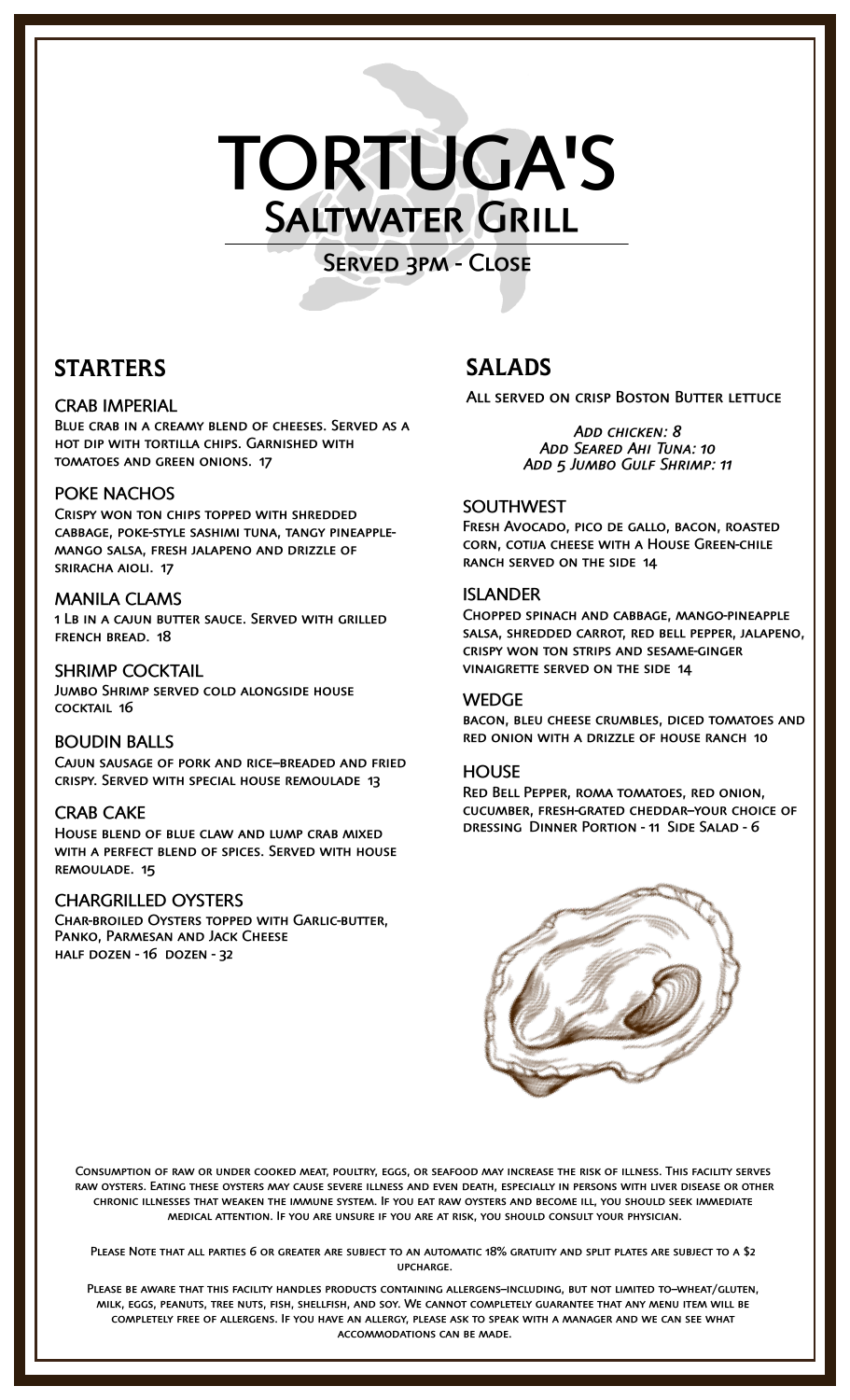# FEATURED SEAFOOD

#### SHRIMP AND SCALLOPS

Jumbo gulf shrimp and sea scallops on a bed of seasonal risotto served alongside a sauteed kale salad. Accompanied by a carrot-ginger coulis. 38

# CHARBROILED CHOICE OF THE DAY

A simple and delicious classic. Served with lemon butter, seasonal risotto and roasted vegetables. Fish - 35 Shrimp - 30 Combo - 38

## REDFISH PONCHARTRAIN

Blackened Red Snapper topped with a house crawfish creole sauce, served with a cheddar grit cake & seasonal roasted vegetables 36

#### THAI TUNA

Sesame-Crusted and seared tuna topped with a Thai-inspired coulis, served with basmati rice and sautéed kale salad. 27

## SHRIMP AND GRITS

A fan favorite. Gulf shrimp sauteed with crispy bacon, poblano and sweet corn. Served over cheddar grit cakes, topped with a decadent pan sauce. Garnished with green onion and diced tomato. 28

#### RASPBERRY CHIPOTLE SALMON

Seared Norwegian salmon on a bed of rice, sauteed asparagus and cherry tomatoes. Paired with raspberry chipotle coulis 34

#### CRAB-CRUSTED FISH OF THE DAY

Fresh gulf fish encrusted with house crab mix, topped with a decadent lemon butter cream sauce. Served with seasonal risotto and roasted vegetables. Garnished with green onion, diced tomato, and Gruyère cheese. 42

## COCONUT CURRY SHRIMP

Jumbo Gulf Shrimp finished with a coconut curry sauce. Served with steamed rice. 28





*served with house fries and hush puppies*

LIGHTLY BREADED, CRISPY AND PERFECTLY SEASONED SHRIMP: 23 Fish: 21 OYSTERS: 26



Consumption of raw or under cooked meat, poultry, eggs, or seafood may increase the risk of illness. This facility serves raw oysters. Eating these oysters may cause severe illness and even death, especially in persons with liver disease or other chronic illnesses that weaken the immune system. If you eat raw oysters and become ill, you should seek immediate medical attention. If you are unsure if you are at risk, you should consult your physician.

All 3: 28

Please Note that all parties 6 or greater are subject to an automatic 18% gratuity and split plates are subject to a \$2 upcharge.

PLEASE BE AWARE THAT THIS FACILITY HANDLES PRODUCTS CONTAINING ALLERGENS-INCLUDING, BUT NOT LIMITED TO-WHEAT/GLUTEN, milk, eggs, peanuts, tree nuts, fish, shellfish, and soy. We cannot completely guarantee that any menu item will be completely free of allergens. If you have an allergy, please ask to speak with a manager and we can see what accommodations can be made.